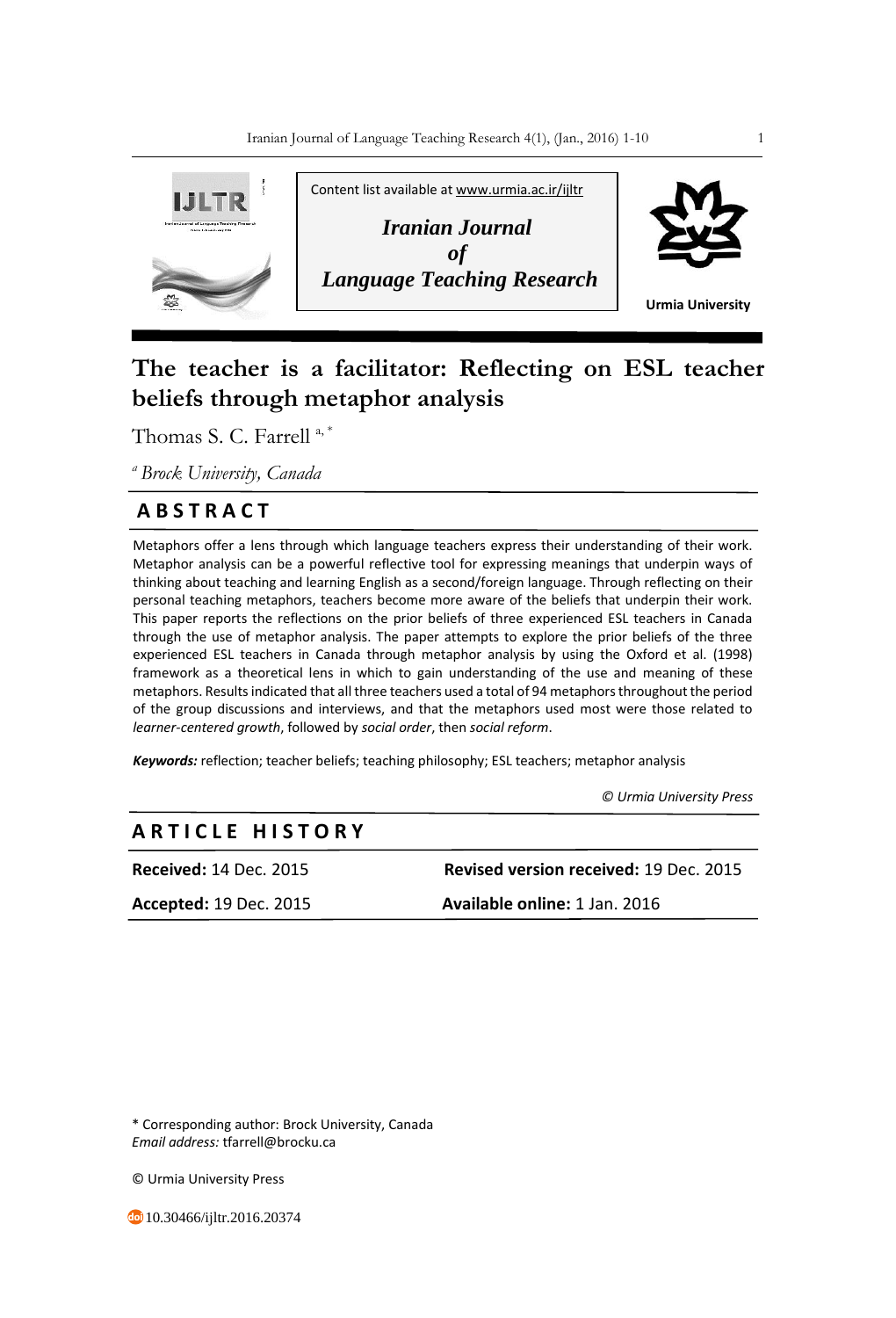### **Introduction**

English as a second language (ESL) teachers have obvious prior experiences, knowledge and beliefs about learning and teaching. These experiences and beliefs often serve as a lens through which many teachers make daily instructional decisions in their lessons (Richards, 1998). However, many teachers are not consciously aware of what their beliefs are or how they impact their instructional decisions; in other words, many of these decisions and resulting images of teaching are of a tacit nature. Because beliefs are held tacitly, intervention of some kind must be implemented in order "to free [teachers] from tacit images of teaching" (Roberts, 1998, p. 70). One method of making teachers more aware of their prior knowledge, beliefs, and assumptions of teaching that guide many of their instructional decisions is to encourage them to examine the metaphors they use to describe teaching and learning. By articulating their metaphors about teaching, ESL teachers can gain more self-understanding of who they are, what they do and why they do it as language teachers. Indeed, Lakoff and Johnson (1980) have noted: "A large part of self-understanding is the search for appropriate personal metaphors that make sense of our lives" (pp. 232-233). Metaphor analysis, whereby teachers talk about teaching in terms of 'a teacher is a\_\_\_.' can thus be used as a powerful reflective tool for expressing meanings that underpin our ways of thinking about teaching and learning English as a second or foreign language. Through reflecting on their personal teaching metaphors, language teachers can become more aware of the beliefs that underpin their work. This paper is one such attempt to reflect on the prior beliefs of three experienced ESL teachers in Canada through the use of metaphor analysis. I should point out that the aim of the study was not to test if these metaphors are 'correct' or 'incorrect'; rather, and as Roberts (1998) has suggested, the aim of the study was to get the teachers to reflect on and examine the extent to which these metaphors once articulated remain useful for these three ESL teachers.

#### **Reflecting On Teacher Beliefs**

Kagan (1992) defines teacher beliefs as "tacit, often unconsciously held assumptions about students, classrooms, and the academic material to be taught" (p. 65). These beliefs begin when teachers are students in school as they begin to build up images of teaching and 'good' teachers and then develop over a teacher's career. Additionally, Shavelson and Stern (1981) suggest that what teachers say and do in their classroom are governed by what they think and that teachers' theories and beliefs serve as a filter through which instructional judgments and decisions are made.

Within the field of teaching English to speakers of other languages (TESOL), there is increasing research evidence that language teachers hold complex beliefs about teaching and learning and that these beliefs have a strong impact on all aspects of their classroom practices (Farrell & Bennis, 2013; Farrell & Ives, 2015; Farrell & Mom, 2015). However, many teachers remain unaware of their beliefs because they do not readily articulate them to themselves or others nor do they reflect on how they influence their practice. As Senior (2006) has observed, many language teachers "do not have the inclination to sit down and reflect on the reasons that underlie their classroom decision making" (p. 247). Nevertheless, developing such awareness is important because as Knezedivc (2001) has pointed out, such is the beginning of a "process of reducing the discrepancy between what we do and what we think we do" (p. 10), or the tensions between beliefs and practices.Farrell and Ives (2015) agree and maintain that since language teachers' beliefs about successful teaching form the core of their teaching behavior, then opportunities should be "provided for practicing language teachers to articulate and reflect on their beliefs and classroom practice" (p. 608).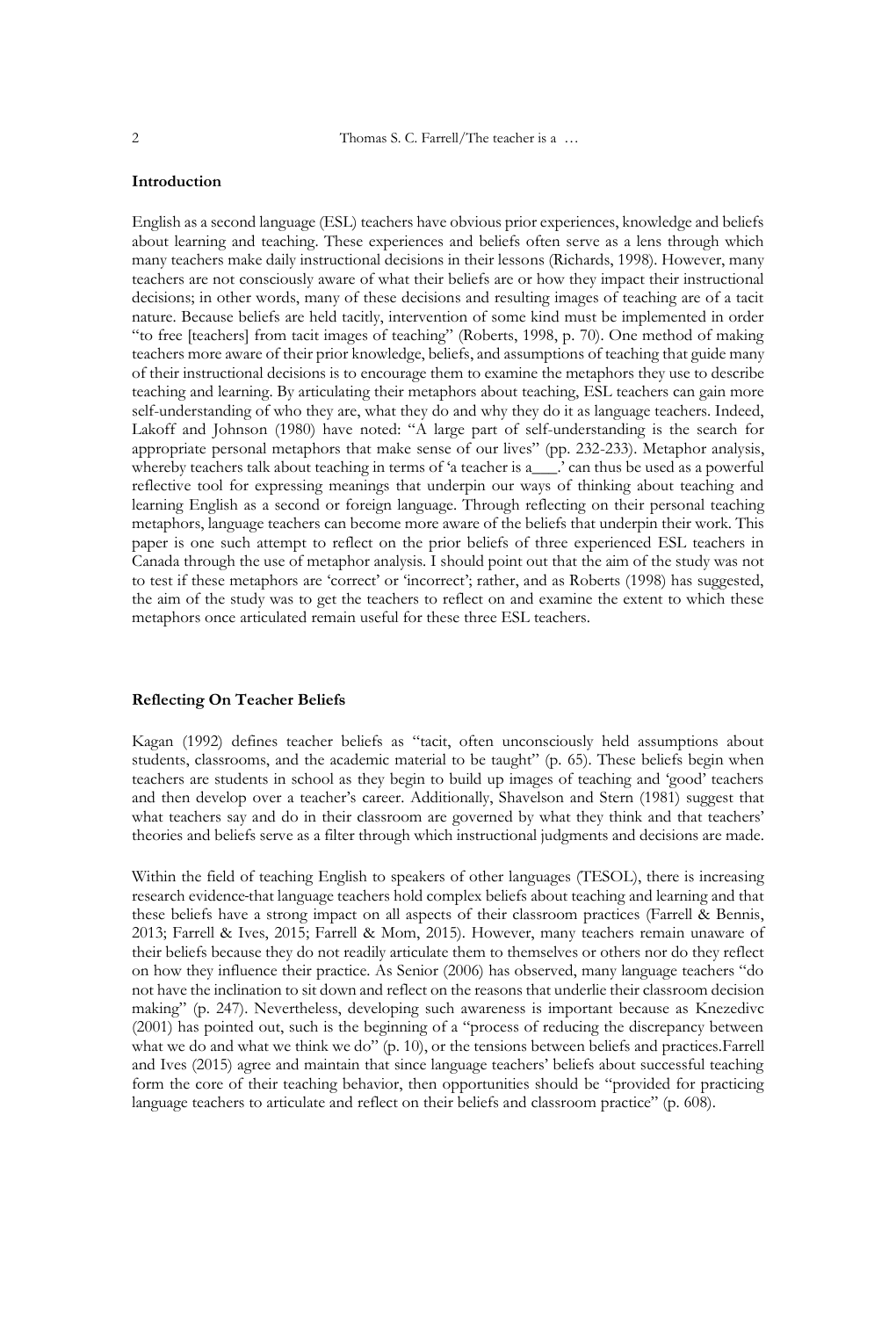Thus language teachers should be encouraged to consciously reflect on their teaching beliefs because these are the driving force behind many of their classroom actions (Farrell, 2015).

As Stanley (1998) has noted, teachers reflect on their practice "in order to examine the reasons and beliefs underlying their actions and generate alternative actions for the future" (p. 585). One means of encouraging teachers to reflect on their beliefs is to note the various metaphors they use when talking about teaching and learning (Farrell, 2015). Clandinin (1986) has noted that the metaphors teachers use can be a good indication of the way they think about teaching and also a guide to the way they act in the classroom. Then after they begin to unpack the meaning of these metaphors, they can better understand their classroom practices. If, after conscious reflection on their metaphors (that really reflect their underlying beliefs) their metaphors are not what they intended, they can reconstruct metaphors and develop alternative metaphors that better represent their true reality of teaching.

In English language teaching different representations of metaphors have been suggested. I will just point out two representations: one from Block (1992) and the other one of which this paper makes the most use of by Oxford, Tomlinson, Barcelos, Harrington, Lavine, Saleh and Longhini (1998). Block's (1992, p. 44) representations are useful because he distinguishes between macro and micro-metaphors where 'macro-metaphors' cover more general representations of teachers such as *teacher as contracted professional teacher as a providing parent*. However, by far the most comprehensive approach to the study of metaphor in second language teaching is by Oxford et al. (1998). In their analysis metaphors were taken from narrative case studies from various literature reviews, mainly on language learning experiences.

Oxford et al (1998, p. 8) produced a typology of metaphors based on four perspectives of teaching: (1) *Social Order*; (2) *Cultural Transmission*; (3) *Learner-Centred Growth*; (4) *Social Reform*. *Social Order*is where education is viewed as a "production line" where the teacher is seen as a "technician... in the process of social engineering" (Oxford et al., 1998, p. 8) and in full control of the classroom. *Cultural Transmission* views education "as a process of enculturation or initiation into the historical practices and achievements of a given society" (Oxford et al., 1998, p. 8). Teaching emphasizes "the pursuit of cultural and linguistic knowledge" and the training of the brain (Oxford et al., 1998, p.44). *Learner-Centered Growth*sees a sharing of classroom control between the teacher and students, and "student interests replace discipline as the central focus of schooling" (Oxford et al., 1998, p. 27). *Social Reform,* according to Oxford et al. (1998, p. 44), is where the teacher and students represent "miniature democratic communities" with shared learning processes for a better society. This paper attempts to explore the prior beliefs of three experienced ESL teachers in Canada through metaphor analysis by using the Oxford et al. (1998) framework as a theoretical lens in which to gain understanding of the use and meaning of these metaphors.

#### **Method**

#### *Participants*

The three participants (for reasons of anonymity called T1 (teacher 1), T2 (teacher 2), T3 (teacher 3) in the teacher reflection group were all experienced female ESL college teachers in Canada. Each teacher had an initial qualification in teaching ESL (a BA in Applied Linguistics) and a further qualification at the certificate at a more advanced level (Certificate in Teaching English as a Second Language). In addition, T1 had an MA degree in Applied Linguistics with a major in TESL. Each teacher had at least fifteen years teaching English as a second language experience. The researcher's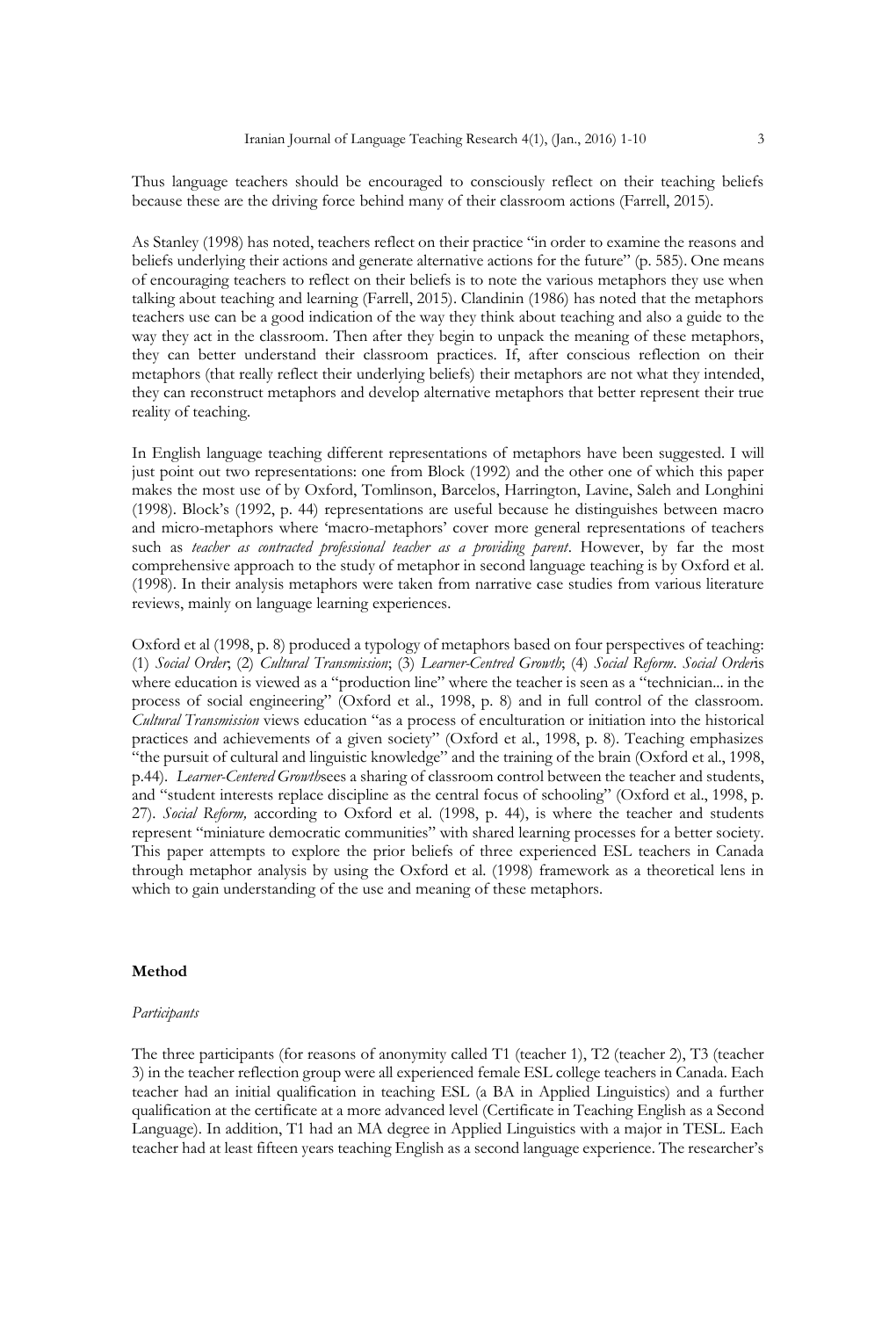role in the case study was to enter the professional worlds of three ESL college teachers as they reflected on their work in this self-initiated teacher reflection group and then to present these reflections to the wider TESOL community (with their permission).

#### *Data Collection and Analysis*

Qualitative research procedures were used in the collection and analysis of the data in the study outlined in this paper (Bogdan & Bilken, 1982; Glesne & Peshkin, 1992). Data were collected over a two-year period with weekly group meetings during the academic terms of the first year and follow-up meetings during the second year. There were thirteen, two-hour (average) group meetings in total. There were also follow-up interviews (all recorded and transcribed) throughout the first and second years and at the end of the reflective process in order to clarify previous insights gained.

Specifically, a total of 12,200 lines of text (from group discussions, and interviews) were scanned, organized and analyzed for references to issues related to teacher metaphors. The metaphors generated by the three teachers were coded according to the Oxford et al. (1998) classification discussed above to see how they would fit into the four philosophical perspectives of education (see table 2). Of the four aspects used in the Oxford et al. (1998) framework, only one, cultural transmission, did not appear. Therefore I report on the other three in the next section.

#### **Results**

I now present the metaphors using the framework as outlined in Oxford et al. (1998). Table 1 illustrates the frequency count of the metaphors used by each teacher. For this study metaphors were conceptualized as single ideas rather than as individual words (Ortony & Fainsilber, 1999) and these ideas were then tabulated in terms of their frequency as outlined in table 1. Next, table 2 illustrates specific examples of the most used metaphors that occurred in the Oxford et al (1998) framework.

As can be observed in table 1, the teachers only used metaphors in three of the categories: learnercentered growth, social order and social reform but not any for cultural transmission.

#### Table 1

|                |    | Social Order Learner-centered Growth Social Reform | Total |
|----------------|----|----------------------------------------------------|-------|
| T1             | 14 | 15                                                 | 36    |
| T2             | 11 | 23                                                 | 34    |
| T <sub>3</sub> | 10 | 14                                                 | 24    |
| Totals: 35     |    | 52                                                 |       |

*Teachers' Metaphors Frequency in Each Category*

All three teachers used a total of 94 metaphors throughout the period of the group discussions and interviews. The metaphors used most were those related to *learner-centered growth* (52), followed by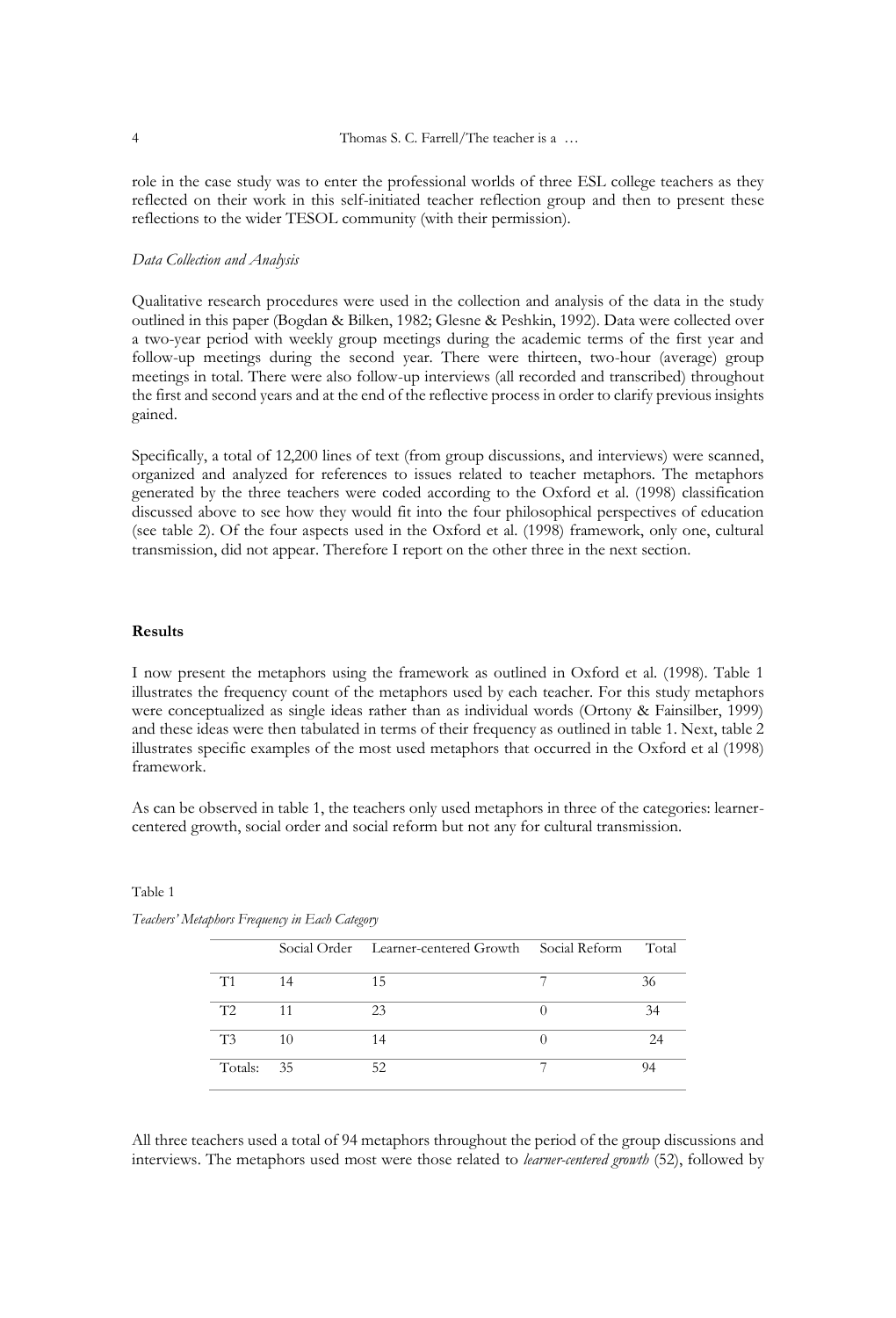*social order* (35), then *social reform* (7). T1 used the most metaphors (36) in the group discussions and interviews followed by T2 (34) and T3 (24). All three teachers used metaphors in the learnercentered growth category most followed by social order. I now present some metaphor examples (using the framework as outlined in Oxford et al., 1998) the teachers used and as shown in table 2.

#### Table 2

*Teachers' Metaphor Examples of 'Teacher is a\_\_\_\_\_'*

| Aspect                 | T1               | T2                     | T3                 |
|------------------------|------------------|------------------------|--------------------|
| Learner-Centred Growth | Friend           | Facilitator            | Nurturer           |
|                        | Parent           | Mother                 | Therapist          |
|                        | Janitor          | Coach                  | Coach              |
|                        |                  |                        |                    |
| Social Order           | Border Guard     | King                   | Army General       |
|                        | Guard Dog        | Competitor             | Dictator           |
|                        | Peacekeeper      | Police Officer         | Judge              |
|                        |                  | Production-line Worker | Micromanaging Boss |
| Social Reform          | Learning Partner | N/A                    | N/A                |
|                        | Soldier          |                        |                    |
|                        | Archaeologist    |                        |                    |

#### **Learner-Centered Growth**

Learner-centered growth had the highest frequency (52) category of metaphors the teachers used to describe their work. Of the three teachers, T2 had the highest frequency of usage among the three ESL teachers in this category followed by T1 and T3. Within this category the three metaphors T2 used most were teacher as *facilitator*, *mother* and *coach* with teacher as *facilitator* by far the most popular metaphor used by her. T2 said that she always tries to facilitate her students learning and chooses what to do in class and how much time is necessary for each lesson and that she "has a routine of 'crowd-pleasers' that always capture my students' attention" so that she can help them with their learning. T2 also said that she tries to "facilitate fun" in all her classes. She also noted that she is sometimes a *mother* to her students because she said that she "worries about all her students and their progress" and that in certain cases she "forces students to carry their own weight and take responsibility." When this does not happen, she said, she reacts as a "worrier" and when one of her male students fell behind the other students in class she said that she "used to worry myself sick about him" just as a mother would. She also noted that sometimes she is a coach because she said that she "sets the bar and encourages students to reach it." In order to carry out her duty as a *coach* she said that she "looks out for weak and wayward students and pushes these students to go on as hard as they can" just like a couch would in a sports team.

T1 used and alluded to the metaphor *friend* many times in the group discussions; this metaphor was used especially when she wanted to get something important across to her students and to show her students that she cared. For example, T1 said that "if some form of communication or point I am trying to make breaks down, I'll find another way to build those bridges and make those bonds and that I feel support their learning." She also said that her policy for her students was to always encourage them with a smile from her; she continued: "Let me give you a smile to brighten your day." Related to the use of the metaphor *friend* was her use of the metaphor of *parent* for the teacher, similar to T2's use of *mother*. T1 said that she noted she sometimes feels her students' pain and also feels their emotions when they are struggling to learn various aspects of English. In one instance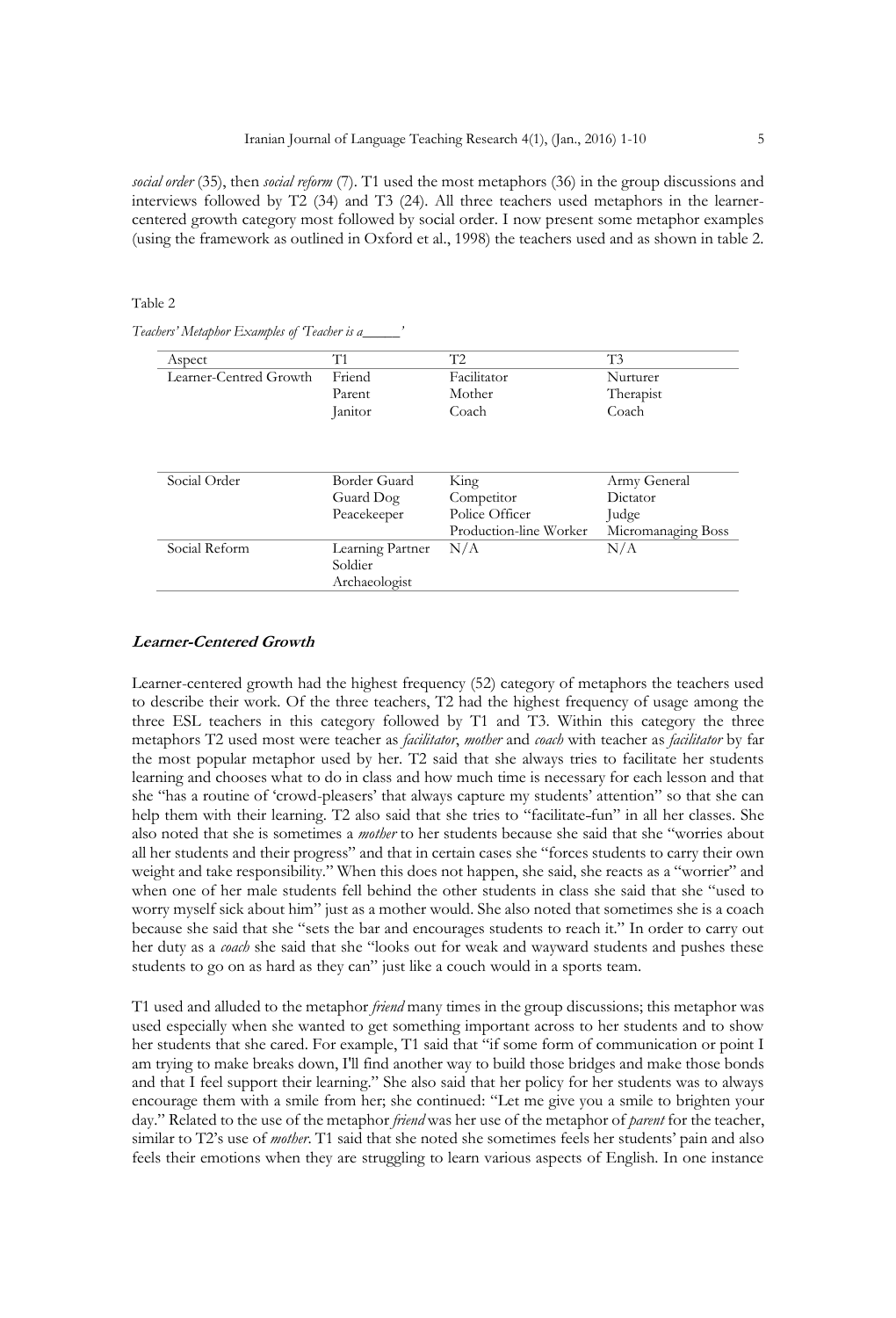T1 noted that she "almost was in tears when she left the classroom one day after a student had a difficult learning experience*.*" At that time she said she really felt like a *parent* who was guiding her children and feeling their pain when they felt pain with the struggles of growing up. That said, her metaphor usage for learner-centered growth did not always focus on the positive when dealing with her students and she used one interesting metaphor to sum up her frustrations: *janitor* because sometime she said that she had to "clean up their mess in order to make things right." Perhaps this is closely linked to the feeling of being a real parent as they too sometimes feel frustrated with their own children.

Within this category the three metaphors T3 used most were teacher as *nurturer*, *therapist* and *coach*. T3 said that she always tries to nurture her students by caring for them, which is similar to T1's teacher as *parent* and T2's teacher as *mother*. She said that she even tries to care for them after her classes by taking them shopping to the Mall if she thinks they may need help speaking English to help with their basic living needs. This she said "helps them in their real learning of English" and as she said, "helps get students through the course." For teacher as *Therapist,* T3 noted that she always tries to "build up" her "students' attitudes" and "open their eyes to new ideas and new ways of thinking." For teacher as *Therapist*, T3 mentioned that she is concerned a lot with the emotional well-being of her students but that this of course brings mixed feelings from within her students and her own thought processes and she noted this when she said that she was mindful of "feelings and causes of feelings with students." Like T2 she used the metaphor of *coach* when she said that she tries to "encourage my students to try hard and do their best."

## **Social Order**

Social order followed learner-centered growth as the most popular category of metaphor used by all the teachers. Within this category of social order, T1, the most frequent user, made use of the metaphor of teacher as *Border Guard* to indicate how she controls her students. T1 noted that she controls her students by: "creating the line and stops students from crossing it." Related to the border guard metaphor, T1 also used the metaphor teacher as *Guard Dog* to suggest that although she thinks she controls the classroom, she also notes that she has to be "fierce and intimidating to protect what's valuable to her in her classroom."In a more conciliatory tone however she also used the metaphor teacher as *Peacekeeper*to indicate how she tries to keep her classroom and all that is in it (students) close to her as she says that she "can't take things too personally." T1 continued: "Generally, I think we are very forgiving of our own gaps and faults as well as our students' gaps and faults."

For Social Order, T2 used teacher as *King*a lot in the group discussions. For example, T2 used teacher as *King* when she said: "Everybody's dragging their feet sometime in class so it is better to lay it on the line because as teacher I'm the king." T2 also used the metaphor *police officer* to augment what she was saying for teacher as *King* as she said she "sets the rules in class and then enforces them strictly" and she also said she "lays it on the line for them." A related metaphor she used within social order was teacher as *competitor* in the sense of competing with her students for control of the classroom when she mentioned more than once that the classroom and teaching are in her domain and not the students; she said: "it's my game. I made the rules and you can't have the points." She also used the metaphor *Production Line Worker* to describe herself as a teacher when she repeats things over and over in class without thinking about them; T2 noted this when she said: "especially, I know I'm on autopilot because I'm just doing and it goes along and I'm not really thinking about it."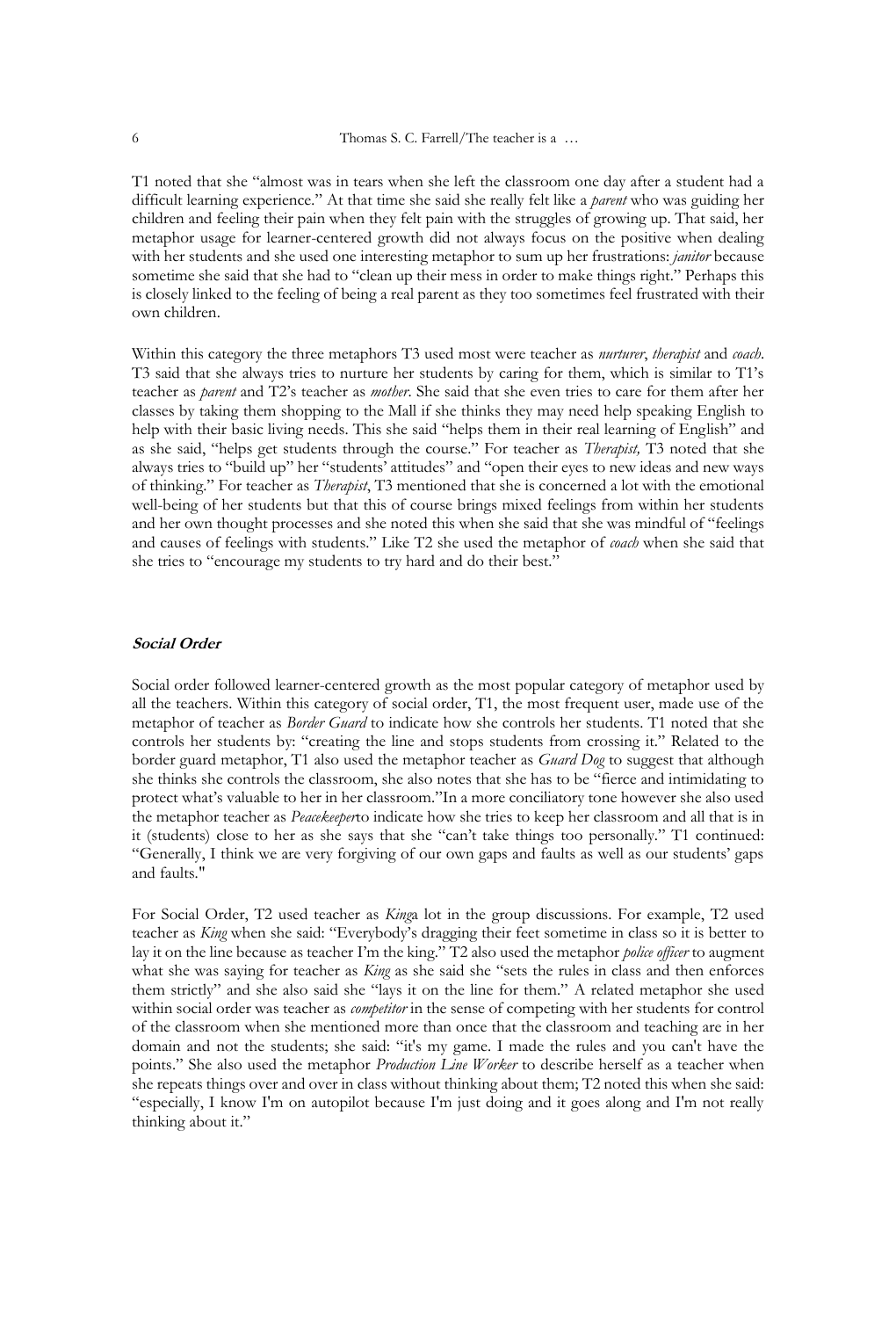Within Social Order, T3 used the metaphor *Army General* to say that she "calls the shots on what goes in the classroom" and that she "assigns tasks and send students on their way" to do them. She said that when some of her students "whine and don't try their best" she becomes a *Dictator* because she said that she does not allow students to dictate what happens in the class; "I have a firm foothold on the class" and she said that she always "stands her ground."

T3 also used the metaphor of *Judge* as she says she "judges her students' actions and behaviours" because some "students attack teachers from all angles, creating misery and more work" and that she "tries to be fair, but has moments of frustration and emotional outbursts." So she said she acts as a *Micromanaging Boss* sometimes because she watches students and thus makes sure they "do all the small things."

#### **Social Reform**

Social Reform was only used by T1 and not at all by the other two teachers. T1 used three interesting metaphors almost interchangeably; teacher as *learning partner*, *soldier* and *archaeologist*. For *learning partner,* T1 noted that she always "works together with the students and puts in effort into learning together" so that they all (both teacher and students) can "pull their weight together." In order to accomplish this, T1 said that she sometimes acts as a *Soldier* because she "fights for her students' rights and well-being" and this occurred in one occasion when she had to stand up for her students in front of some other teachers; she said: "I had to get ammunition so I could deal with those teachers." She also said that she acted as an *Archaeologist s*ometimes because she is "always digging up more information to help her students." When asked after the reflection period if the metaphor *advocate* would better represent her belief of fighting for her students, T1, responded "perhaps but I will still *soldier* on for my students".

#### **Discussion**

As the results from the teacher discussions showed in this paper, a teacher is not only a teacher in the general sense, but also a *Facilitator, Mother, Coach, Nurturer, Border Guard, Guard Dog, Peacekeeper, King, Competitor, Police Officer, Production Line Worker, Army General, Dictator, Judge, Micromanaging Boss, Friend, Parent, Janitor, Therapist, Learning Partner, Soldier*, and *Archaeologist* to name but a few. Metaphor analysis allows teachers to reflect on who they are and why they act the way they do in their professional lives. By reflecting on their metaphors, teachers are able to discover what positive and negative influences they may have on the classroom and the students in terms of providing opportunities for learning. Reflecting on metaphors also allow teachers to understand how they might be seen through the eyes of a student because by taking a step back and looking through the eyes of another person teachers can self-reflect from a different perspective. As T2 reflected when she reflected on her use of metaphors to express her beliefs about teaching and learning: "I can now *see* that I may not always do myself what I ask my students to do in class. In fact, I realize that I'm not always practicing what I preach." T2 went on to note that for her, analysis of metaphors made her really think about her beliefs about not only the teaching act but also herself as a teacher.

Metaphor use can also be an indication of how much influence an individual's personality may have on what they do and in what manner they do things in the classroom. For example, a teacher might be able to look at the metaphors generated from discussions about teaching and see whether or not the way they behave in the classroom matches their "real-life" personality. It may be common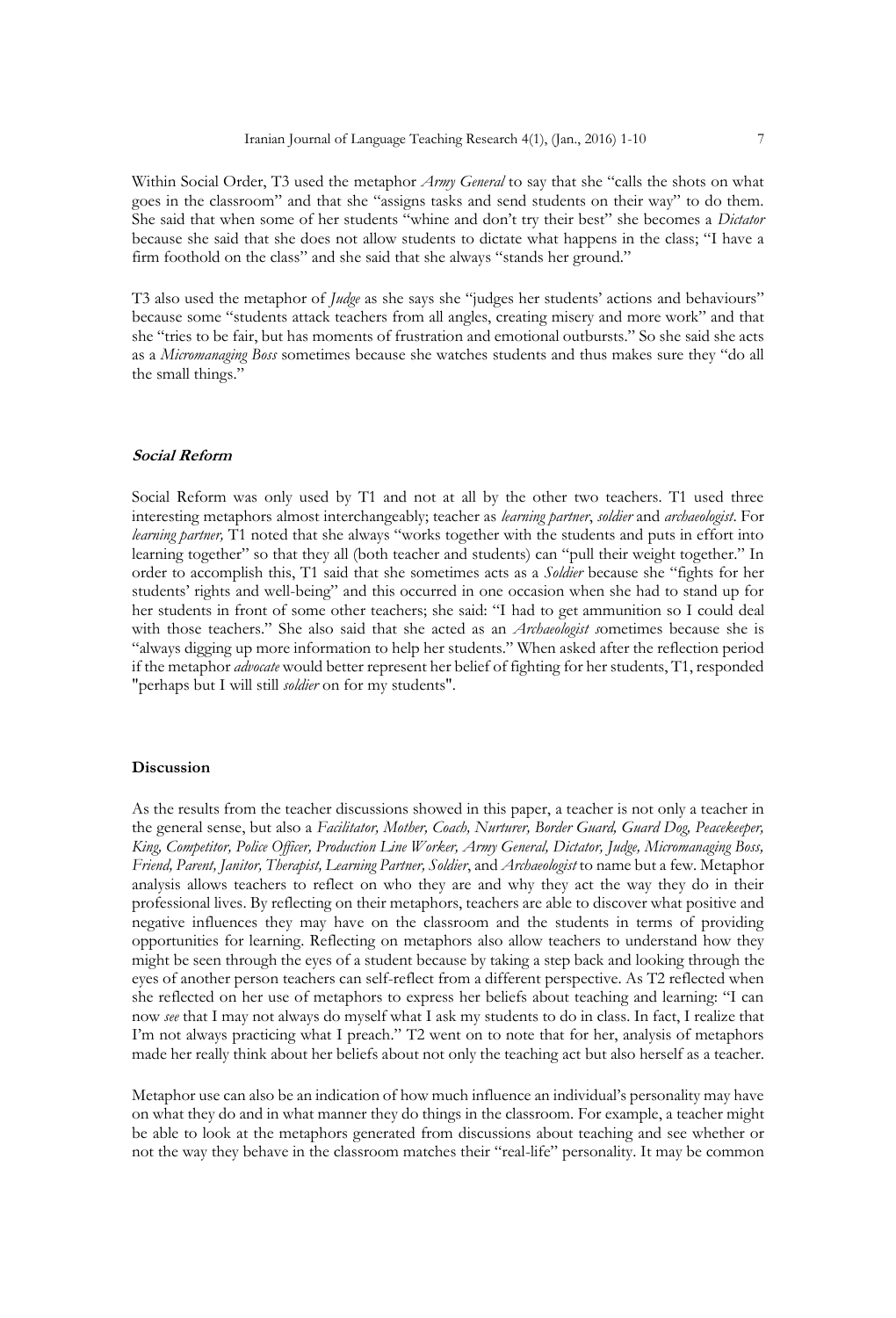for a teacher, or anyone taking part in the language learning process, to adapt and alter their personality to fit the style and needs of a class or student. Though this may be useful at times, many teachers (and students) want to "be themselves" and want their teaching to reflect their personalities. For T1, this was certainly the case as she remarked in a meeting that "many times I even fake being funny" because she noted that she "cannot keep it up all the time during her classes because it is not my real personality". T1 reflected further on her personality: "I'm not bubbly all the time. I'm not social all the time." Thus when there is a gap between who a teacher really is outside the classroom and who he or she is inside the classroom, teaching can become stressful because of these differences.

However, by reflecting on their metaphors, teachers can become more aware of any differences between their "classroom personality(s)" and their "real-life" personality to see what they need to adjust so that they are not working too hard at being a different person in the classroom. For example, when T1 further reflected on her quest to find more of a balance between her real self and her personality as a teacher, she said that she now realizes that when she teaches she will always try to be true to her [real]self; T1 continued: "When I'm more myself [in class] I have to trust that whatever is going to happen is going to happen in the class. I am not-over prepared as is my style, and I prefer to just trust in the process" [of allowing things to happen in her classes].

As mentioned previously, a connection can be made between teachers' use of metaphors and their beliefs, personalities, judgements, and feelings as human beings. For example, T1 seems to have a well-balanced and seemingly neutral belief about teaching and herself as a teacher as the metaphors generated by her data are balanced in terms of negative and positive metaphors. She generally seems to see herself as a kind and compassionate person who wants to work together with the students and help. T2 seems to have a more emotional attachment towards her belief of self and teaching as many of her metaphors are more emotionally-charged and somewhat negative, as seen by the higher amounts of metaphors in the Social Order category (higher power and authority) and the many metaphors with negative connotations, like 'police officer' and 'production line worker'. T3's metaphors are mostly associated with the ideas of community and helping students as she seems to think of herself as a 'nurturer' and 'therapist' whose job it is to make sure students feel comfortable in class and feel like they can depend on the teacher for help. Indeed, the metaphors expressed by all three teachers represent the fact that being a language teacher is not a linear, onedimensional job. In fact, being a language teacher requires that one is able to adjust to different teaching and learning situations as well as be able to react in different ways to accommodate various learning styles and cultural backgrounds of their students while also trying to respect the individuality of all students.

#### **Conclusion**

This paper has suggested that reflecting on metaphor usage can reveal a teacher's teaching philosophy and belief system and when then teachers can decide if these metaphors still hold true for their present context and conditions of teaching. They can be challenged as to their current relevance and then they can begin to develop alternative and more appropriate metaphors that best represent their practice if they so desire. This is important because when challenged, the teacher makes the decision rather than following previously held beliefs that have been entrenched over time. These findings have limitations in terms of their generalizability because of the relatively small number of teachers (three) studied. However, it should also be noted that because of the in-depth two-year study and work-intensive nature of this type of analysis, it is hard to undertake larger databases. Future studies in different contexts with different teachers such as English as a foreign language teachers (EFL) can address this issue by using a comparative approach to demonstrate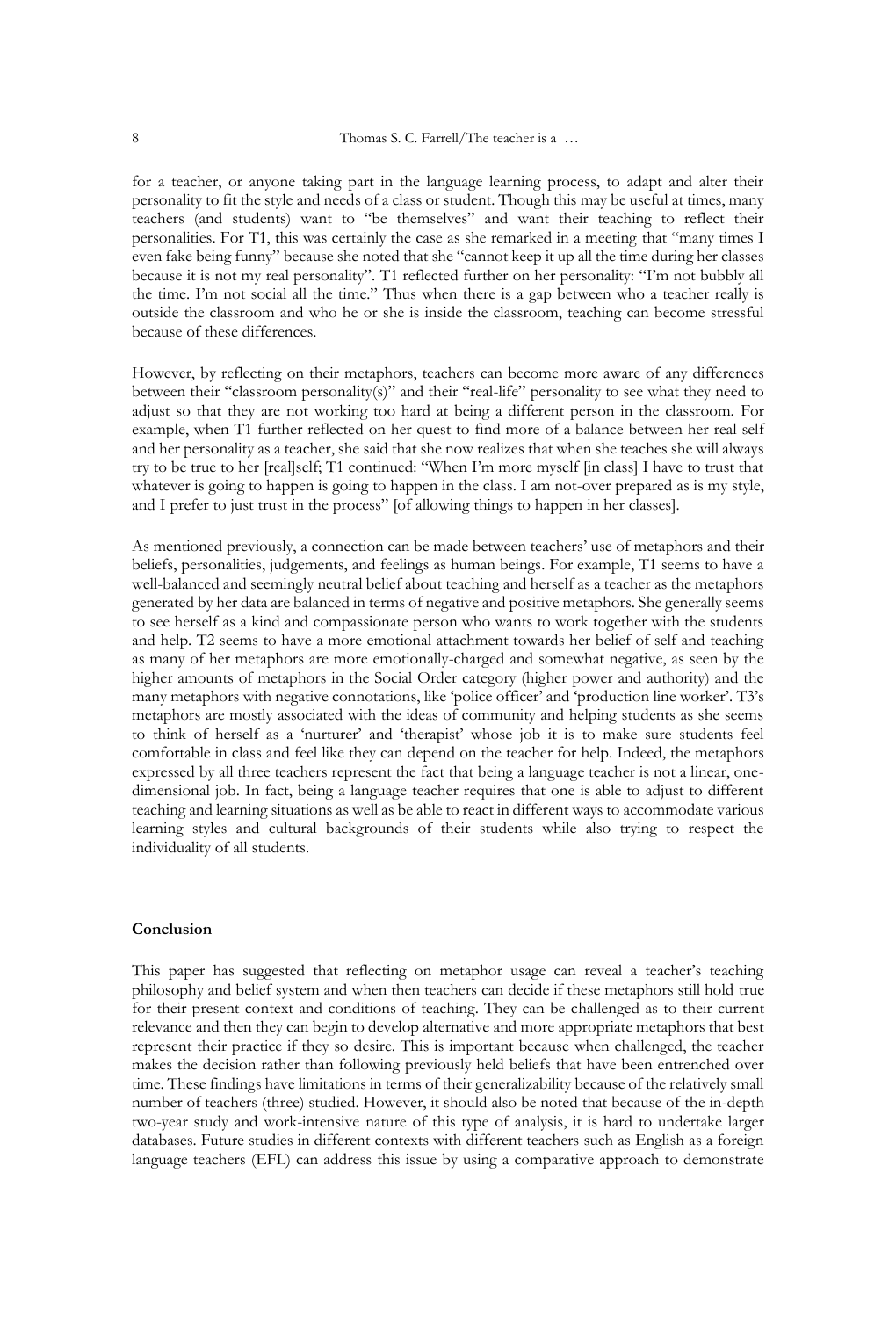the similarities and differences across a number of settings. Indeed, much of what is described and discussed in this case study may have relevance for an individual language teacher's practice and context.

### **References**

Block, D. (1992) Metaphors we teach and learn by. *Prospect, 7*(3), 42-55.

- Clandinin, D. J. (1986) *Classroom practice: teacher images in action*. London: Falmer Press.
- Farrell, T.S.C. (2015). *Promoting reflection in second language education: A framework for TESOL professionals*. New York: Routledge.
- Farrell, T.S.C. & Bennis, K. (2013). Reflecting on ESL Teacher Beliefs and Classroom Practices: A Case Study. *RELC Journal, 44*, 163-176.
- Farrell, T.S.C. & Ives, J. (2015). Exploring teacher beliefs and classroom practices through reflective practice. *Language Teaching Research*, *19*(5), 594-610.
- Farrell, T.S.C. & Mom, V. (2015). Exploring teacher questions through reflective practice. *Reflective Practice*, *16*(6), 849-866.
- Knezedivc, B. (2001). Action research. *IATEFL Teacher Development SIG Newsletter, 1*, 10–12.
- Lakoff, G. & Johnson, M/ (1980).*Metaphors we live by*. Chicago: University of Chicago Press.
- Ortony, A. & Fainsilber, L. (1989). The role of metaphors in descriptions of emotions. In Y. Wilks (Ed*.*), *Theoretical issues in natural language processing* (pp.181–184). Hillsdale, NJ: Erlbaum.
- Oxford, R. L., Tomlinson, S., Barcelos, A., Harrington, C., Lavine, R.Z., Saleh, A.,& Longhini, A. (1998) Clashing metaphors about classroom teachers: toward a systematic typology for the language teaching field. *System, 26* (1), 3-50.
- Richards, J. C. (1998). *Beyond training.* Cambridge: Cambridge University Press
- Roberts, J. (1998). *Language teacher education*. London: Arnold.
- Senior, R. (2006). *The Experience of Language Teaching*. New York: Cambridge University Press.
- Shavelson. R. J. & Stern, P. (1981) 'Research on teachers' pedagogical thoughts, judgements, decisions, and behavior' *Review of Educational Research*, *51*, 455–498.

Stanley, C. (1998). A framework for teacher reflectivity. *TESOL Quarterly, 32*, 584-591.